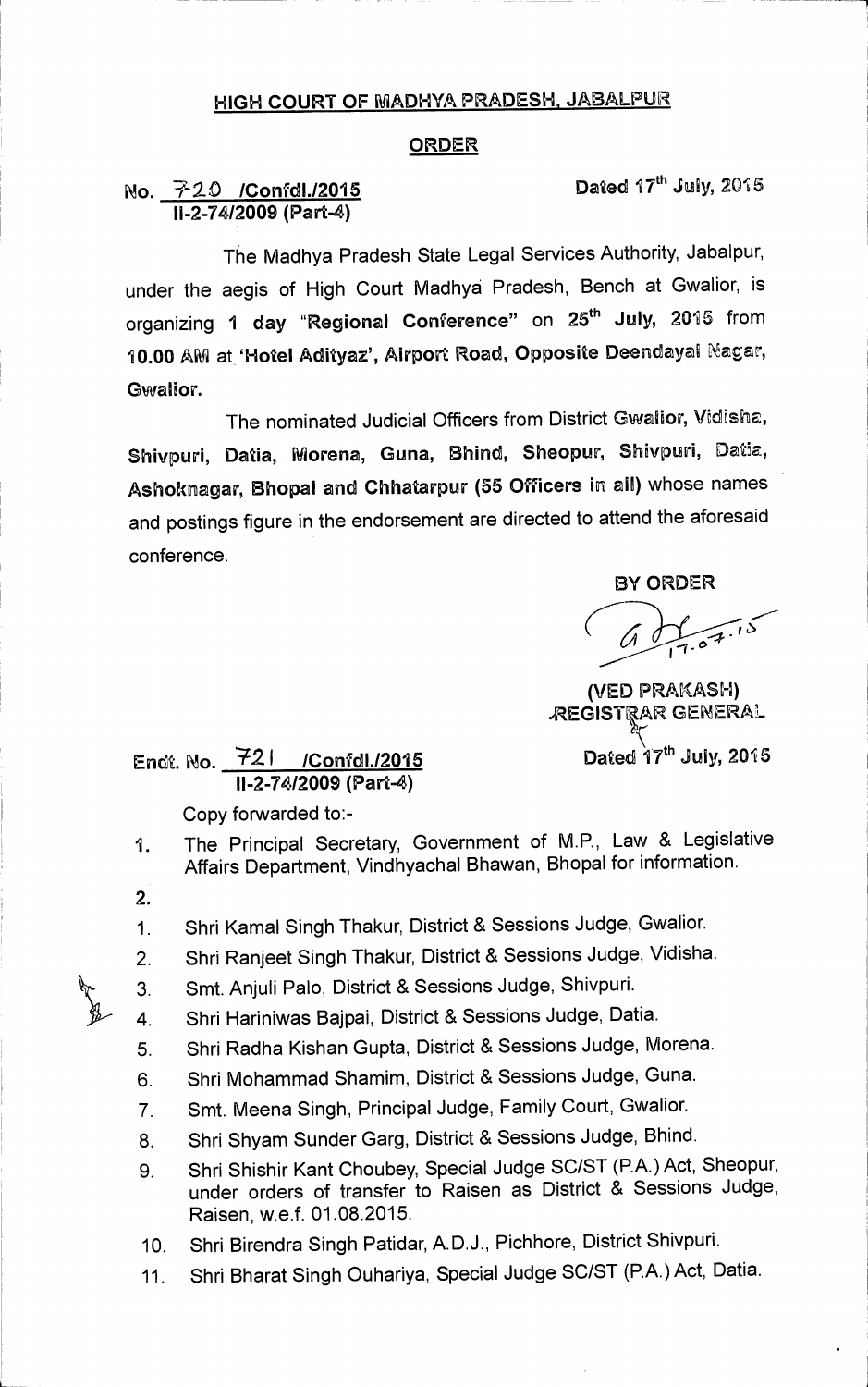- **12. Shri Pavan Kumar Sharma, A.D.J.,Lahar, District Bhind.**
- **13. Shri Ashok Kumar Goynar, A.D.J., Chachoda, District Guna.**
- **14. Shri'Ajay Kumar Garg, IA.D.J., Dabra, District Gwalior.**
- **15. Shri Vijay Malviya, IA.D.J., Ashoknagar.**
- **16. Shri Krishnamurthy Mishra, IA.D.J., Sabalgarh, District Morena.**
- **17. Shri Dinesh Chandra Thapliyal, A.D.J., Gohad, District Bhind.**
- **18. Shri Ramesh Kumar Srivastava, IA.D.J., Jora, District Morena.**
- **19. Shri Rajaram Bhartiya, 1A.D.J., Mungaoli, District Ashoknagar.**
- **20. Shri Padam Chandra Gupta, A.D.J., Ambah, District Morena.**
- **21. Shri Sikandar Singh Parmar, A.D.J., Karera, District Shivpuri.**
- **22. Shri Mahendra Singh Tomar, IV A.D.J., Bhind.**
- **23. Shri Anand Kumar Chhapariya, A.D.J., Seodha, District Datia.**
- **24. Shri Bhaiyya Lal Verma, II A.D.J., Sironj, District Vidisha.**
- **25. Shri Thakurdas, II A.D.J., Sheopur.**
- **26. Shri Naveen Kumar Sharma, VII C.J.C1.-I & ACJM, Gwalior.**
- **27. Shri Sanjay Kumar Gupta (Sr.), II C.J.CI.-1 & ACJM, Morena.**
- **28. Shri Vipin Kumar Lavania, II C.J.C1.-I & ACJM, Guna.**
- **29. Shri Manoj Kumar Tiwari (Jr.), II C.J.C1.-I & ACJM, Bhind.**
- **30. Smt. Surekha Mishra, XVI C.J.C1.-I & ACJM, Bhopal.**
- **31. Shri Keshav Mani Singhal, AJ to C.J.C1.-I & ACJM, Kolaras, District Shivpuri.**
- **32. Shri Ramesh Kumar Murarilal Bhagwati, AJ to C.J.C1.-I & ACJM, Vijaypur, District Sheopur.**
- **33. Shri Jitendra Kumar Bajolia, II C.J.C1.-I, Sheopur.**
- **34. Shri Prahlad Singh Kameathiya, C.J.C1.-I, Raghogarh, District Guna.**
- **35. Shri Ramprakash Katroliya, C.J.C1.-I, Aaron, District Guna.**
- **36. Smt. Arti Arya Dube, II C.J.C1.-I, Basoda, District Vidisha.**
- **37. Shri Rakesh Bansal, II C.J.C1.-I, Datia.**
- **38. Shri Ravi Prakash Jain, C.J.C1.-I, Bhander, District Datia.**
- **39. Shri Hemant Kumar Agrawal, C.J.C1.-I, Mungaoli, District Ashoknagar.**
- **40. Shri Alok Mishra, III C.J.C1.-I, Vidisha.**
- **41. Shri Matadeen Razak, AJ to C.J.C1.-I, Pohari, District Shivpuri.**
- **42. Smt. Abhilasha N. Mawar, C.J.C1.-I, Kurwai, District Vidisha.**
- **43. Shri Aashish Pratap Singh, C.J.C1.-I, Bhitarwar, District Gwalior.**
- **44. Shri Ravindra Kumar Sharma (Sr.), III C.J.C1.-II, Shivpuri.**
- **45. Smt. Neelu Sanjeev Shringirishi, II C.J.C1.-II, Nowgong, District Chhatarpur.**
- **46. Shri Girraj Prasad Garg, 1 C.J.C1.-II, Dabra, District Gwalior.**
- 

**47.** Shri Sachin Jain, III AJ to 1 C.J.Cl.-II, Guna.<br>
<u>6</u><br>
1 2